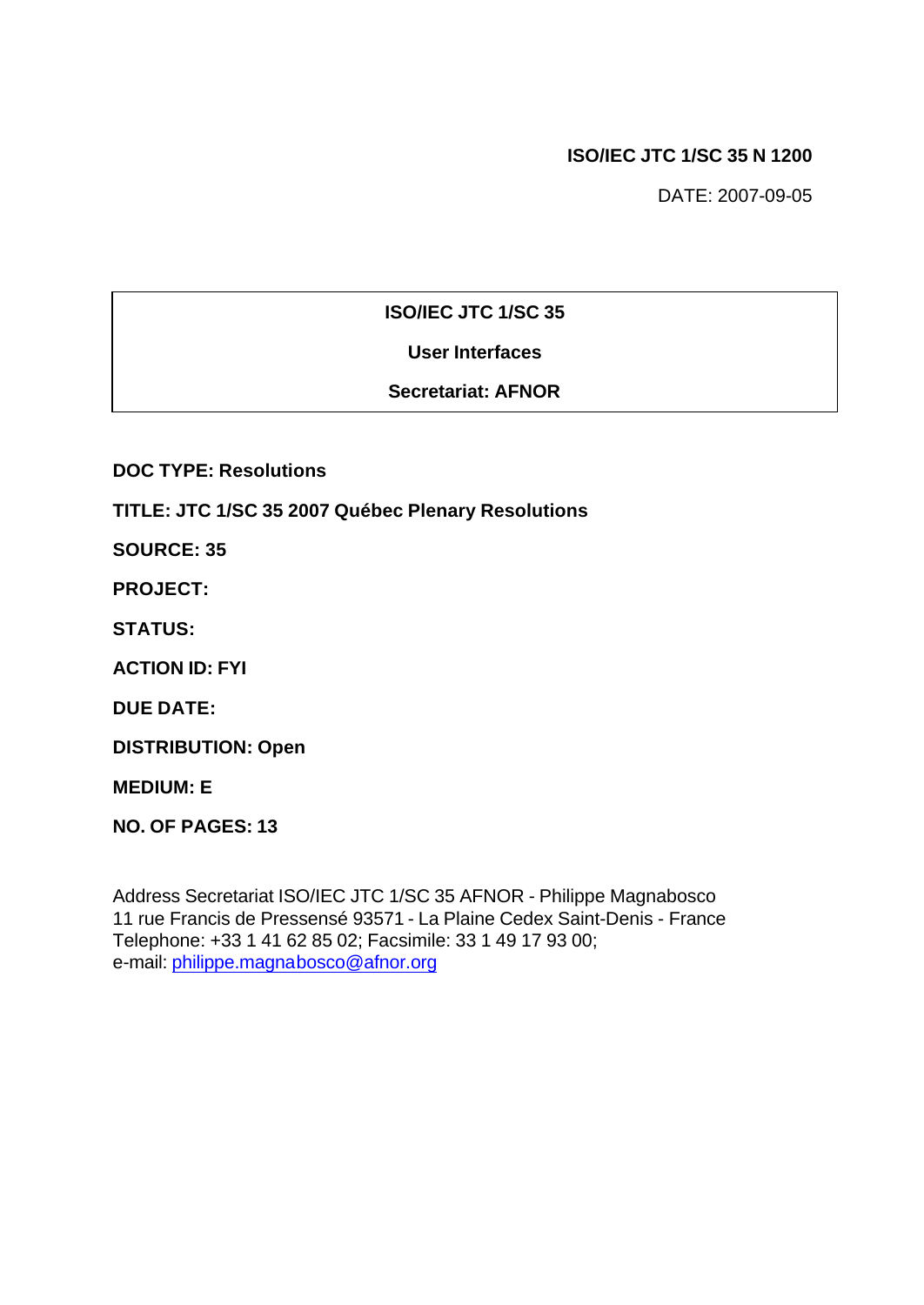# **ISO/IEC JTC1/SC35 PLENARY RESOLUTIONS**

**Québec, 24th August 2007**

# *Attendance*

Were present the following National bodies:

Canada France **Germany** Japan Korea (Republic of) Sweden United States of America

# *Resolutions*

# **Resolution 1:Progress of project ISO/IEC 24757 titled "Keyboard Interaction model — Machine-readable keyboard description" and initiating the FDIS ballot (WG1)**

SC 35 requests its Secretariat to send the FDIS 24757 (documents N1196F and N1196E), alongside with the Disposition of comments on the second FCD ballot (document SC35 N 1191) in taking special care to make sure that ITTF has well received the documents and initiates the ballot. The two documents (French and English) should be sent simultaneously as separate documents, and no attempt should be made by the Secretariat to merge the two documents into one.

Adopted by consensus (US abstains).

# **Resolution 2:Progress of project ISO/IEC TR 24784 titled "Description of ISO/IEC 9995 issues regarding users needs and necessary innovations " (WG1)**

Given the non-initiation of the DTR ballot decided at the last meeting, possibly due to technical communication problems with the JTC1 Secretariat, SC 35 requests the SC35 Secretariat to forward document SC35 N1192 (same as the previous, but re-dated) to JTC1 Secretariat for DTR ballot again, alongside with the Disposition of comments produced at the Paris meeting (SC35 N 1139). The SC35 Secretariat is instructed to carefully follow the documents sent to JTC1 until the ballot has effectively been initiated by the JTC1 Secretariat.

Adopted by consensus (US abstains).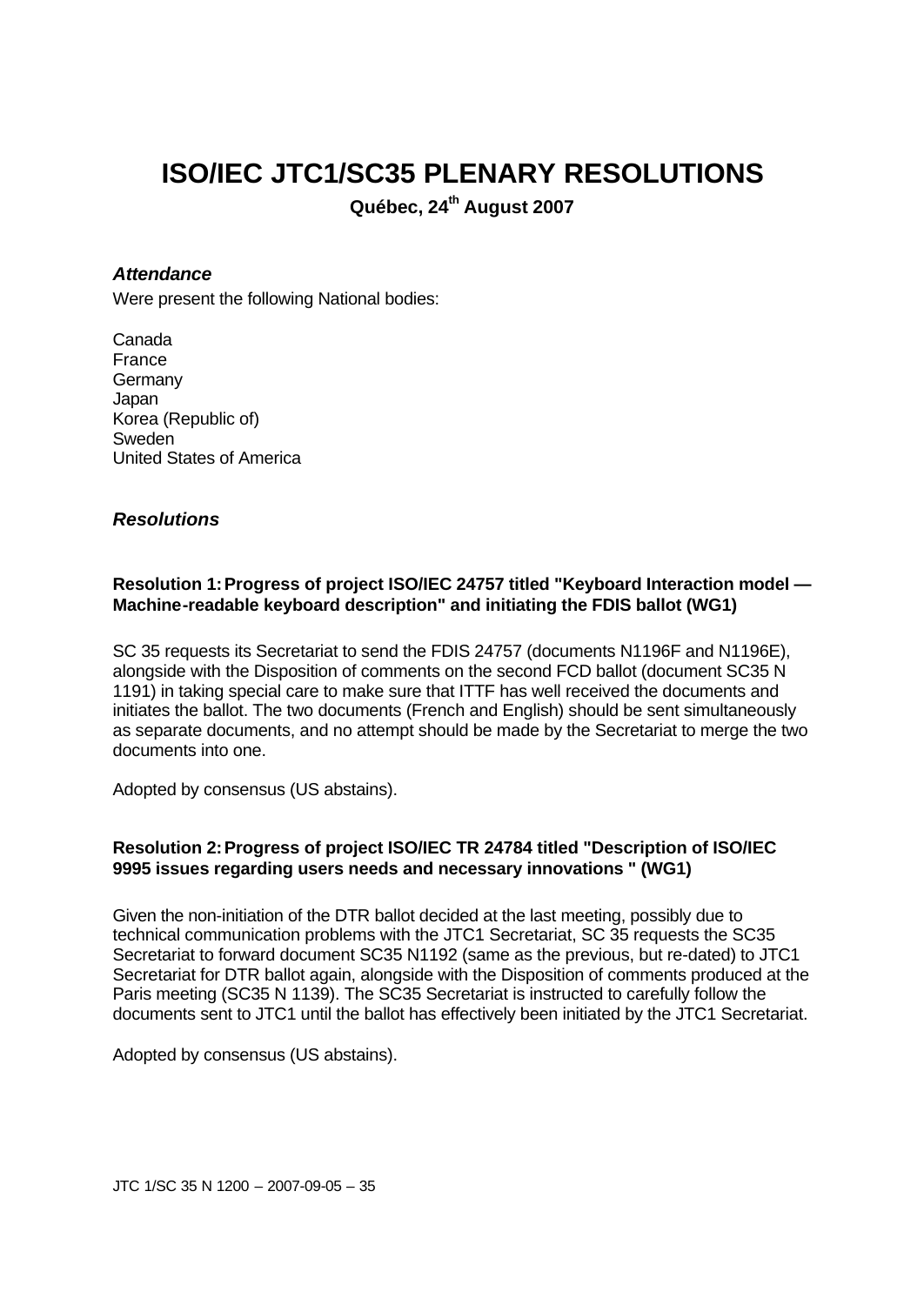# **Resolution 3:Appointment of Project Editor for new ISO/IEC project titled " Framework for text entry based on a 3x3 matrix layout " (WG1)**

SC35 appoints Mr. Jaewoo Ahn, as project editor for the newly approved ISO/IEC project titled " Framework for text entry based on a 3x3 matrix layout "

Adopted by consensus (US abstains).

# **Resolution 4:Progress of new ISO/IEC project titled "Framework for text entry based on a 3x3 matrix layout" (WG1)**

SC 35 requests the editor, Mr. Jaewoo Ahn, to send a first working draft of the new ISO/IEC project to the WG1 list before the end of October for comments, the goal being to fine-tune it so that it be sent for CD ballot at the Fukuoka meeting next winter (early 2008).

The plan is later on to issue FCD ballot in Autumn 2008, FDIS ballot during the winter of 2009, and have the International Standard published by the end of 2009.

Adopted by consensus (US abstains).

## **Resolution 5:5-year systematic review of ISO/IEC 14755 (WG1)**

SC 35 requests its Secretariat to send a note to ITTF to reaffirm ISO/IEC 14755 (Input methods to enter characters from the repertoire of ISO/IEC 10646 with a keyboard or other input devices) without modifications for 5 other years.

Adopted by consensus (US abstains).

## **Resolution 6:5-year systematic review of ISO/IEC 9995 parts 2, 3 and 4 (WG1)**

SC 35 requests the editor of ISO/IEC 9995, Mr. Alain LaBonté, to send to the WG1 list a new working draft of parts 2, 3 and 4 of ISO/IEC 9995 incorporating changes implied by DTR 24784 before end of October for comments and adjustments. The goal is to fine-tune those documents so that they be sent for CD ballot at the Fukuoka meeting next winter.

SC35 Secretariat is also requested to inform ITTF that revision will occur on these parts.

Adopted by consensus (US abstains).

## **Resolution 7:Implied review of ISO/IEC 9995 parts 1, 5, 6, 7 and 8 (WG1)**

SC 35 requests the editor of ISO/IEC 9995, Mr. Alain LaBonté, to send to the WG1 list a new working draft of parts 1, 5, 6, 7 and 8 of ISO/IEC 9995 incorporating changes implied by DTR 24784 before end of October for comments and adjustments, although these parts are not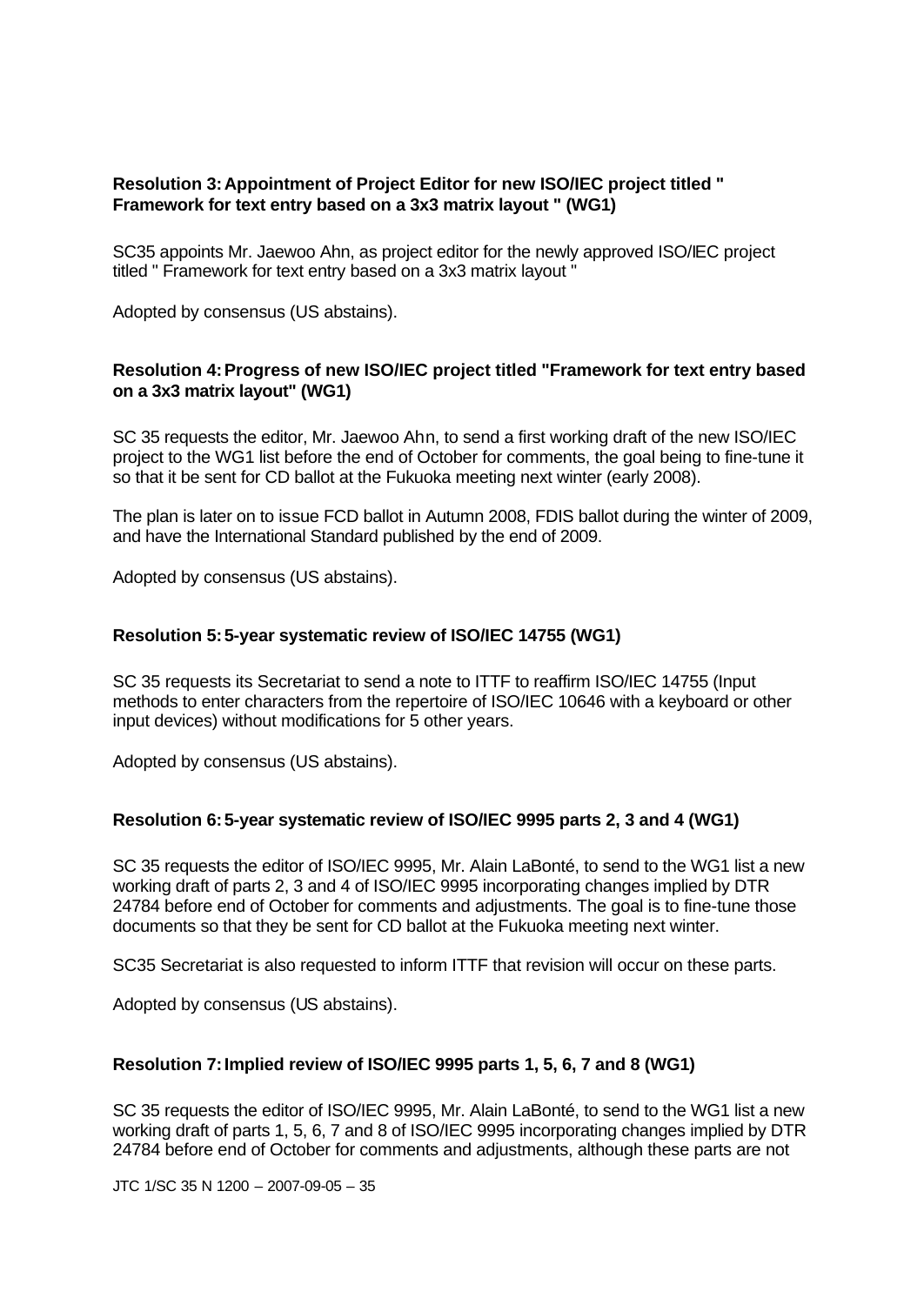due for systematic 5-year review. The goal is to fine-tune those documents so that they be sent for CD ballot at the Fukuoka meeting next winter. The whole set of parts would be reissued at the same time for this new cycle, given that dependencies between parts were already resolved in the previous publications and are not expected to be challenged if all parts are reballoted all at the same time.

SC35 Secretariat is also requested to inform ITTF that revision will occur on these parts.

Adopted by consensus (US abstains).

# **Resolution 8:Letter to CEN/CDFG concerning CDFG Session on keyboards held in Brussels in June 2007 (WG1)**

SC 35 requests the convenor of its WG1, Mr. Alain LaBonté, to send document N1199 to CEN/CDFG (Cultural Diversity Focus Group) Secretariat and specially Mr. Marc Küster, its chairman. This letter expresses SC35 concerns following the outcome of their Open session on keyboards held in Brussels in June. The documents currently do not refer in any way to ISO/IEC keyboard standards. They can be found at http://wiki.cdfg.org/OpenSessionOnKeyboards

Adopted by consensus (US abstains).

# **Resolution 9:Future work on the COMPOSE function (WG1)**

SC 35 solicits contributions from national bodies concerning the functionality, method of use and requirements, including data tables, for the COMPOSE function. The latter is described in ISO/IEC 9995-7 as the ability "to select a graphic character which has not been allocated on the keyboard by associating other allocated characters". The intent is to issue an NP to standardize that functionality.

Adopted by consensus (US abstains).

## **Resolution 10: Future work on general purpose or multimedia mouse functions (WG1)**

SC 35 solicits contributions from national bodies concerning the keys used for general purpose or multimedia functions on mice. The expressed intent by some WG1 members is to issue an NP to standardize those keys in the interest of users in the future.

Adopted by consensus (US abstains).

# **Resolution 11: OWG-MIR (Management of Icon Registration) – Extending the mandate of OWG-MIR (OWG-MIR and WG7)**

SC35 reinstates OWG-MIR until its next Plenary with the same scope.

JTC 1/SC 35 N 1200 – 2007-09-05 – 35 Adopted by consensus (Germany abstains).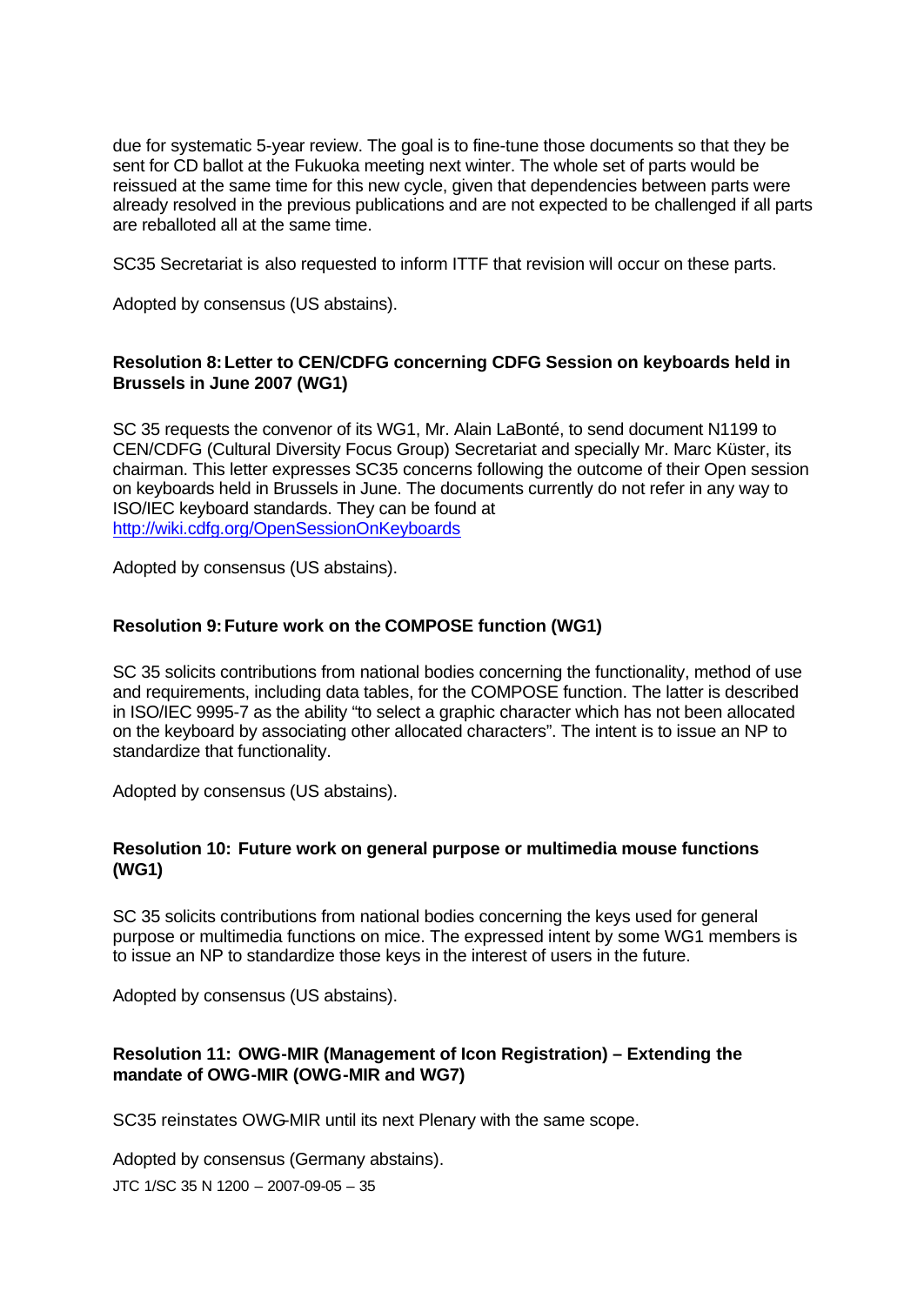# **Resolution 12: Preparation of NP on Management of Icon Registration (OWG-MIR and WG7)**

SC35 requests the Japanese member body to prepare a draft NP on Management of Icon Registration based on the ISO TMB ad hoc group report "Standards as database" by next Fukuoka meeting to be held in February 2008. WG2 will discuss the contents at the Fukuoka meeting to prepare a final NP for ballot.

Adopted by consensus (Germany abstains).

## **Resolution 13: 5-year systematic review of ISO/IEC 10741-1 (WG2 and WG1)**

SC35 requests its Secretariat to send a note to ITTF to reaffirm ISO/IEC 10741-1 (Information technology -- User system interfaces -- Dialogue interaction -- Part 1: Cursor control for text editing) without modifications for 5 other years.

Adopted by consensus (US abstains).

# **Resolution 14: 5-year systematic review of ISO/IEC 18021 (Information Technology – User interfaces for mobile tools for management of database communications in a client-server model) (WG4)**

SC 35 requests its Secretariat to send a note to ITTF to reaffirm ISO/IEC 18021 (Information Technology -- User interfaces for mobile tools for management of database communications in a client-server model) without modifications for 5 other years.

Adopted by consensus (Germany and US abstain).

## **Resolution 15: ISO/IEC 14754:1999 revision (WG4)**

WG4 requests the convenor of WG4, Mr. Nakao, to continue to investigate the detailed information about gesture commands to revise ISO/IEC 14754:1999 (Pen-Based Interfaces, Common gesture for Text Editing with Pen-based Systems) and to report on this subject at the next WG4 meeting.

Adopted by consensus (Germany and US abstain).

## **Resolution 16: OWG-NUIM – Extending the mandate of OWG-NUIM (OWG-NUIM)**

SC35 reinstates OWG-NUIM until its next Plenary with the same scope.

Adopted by consensus (US abstains).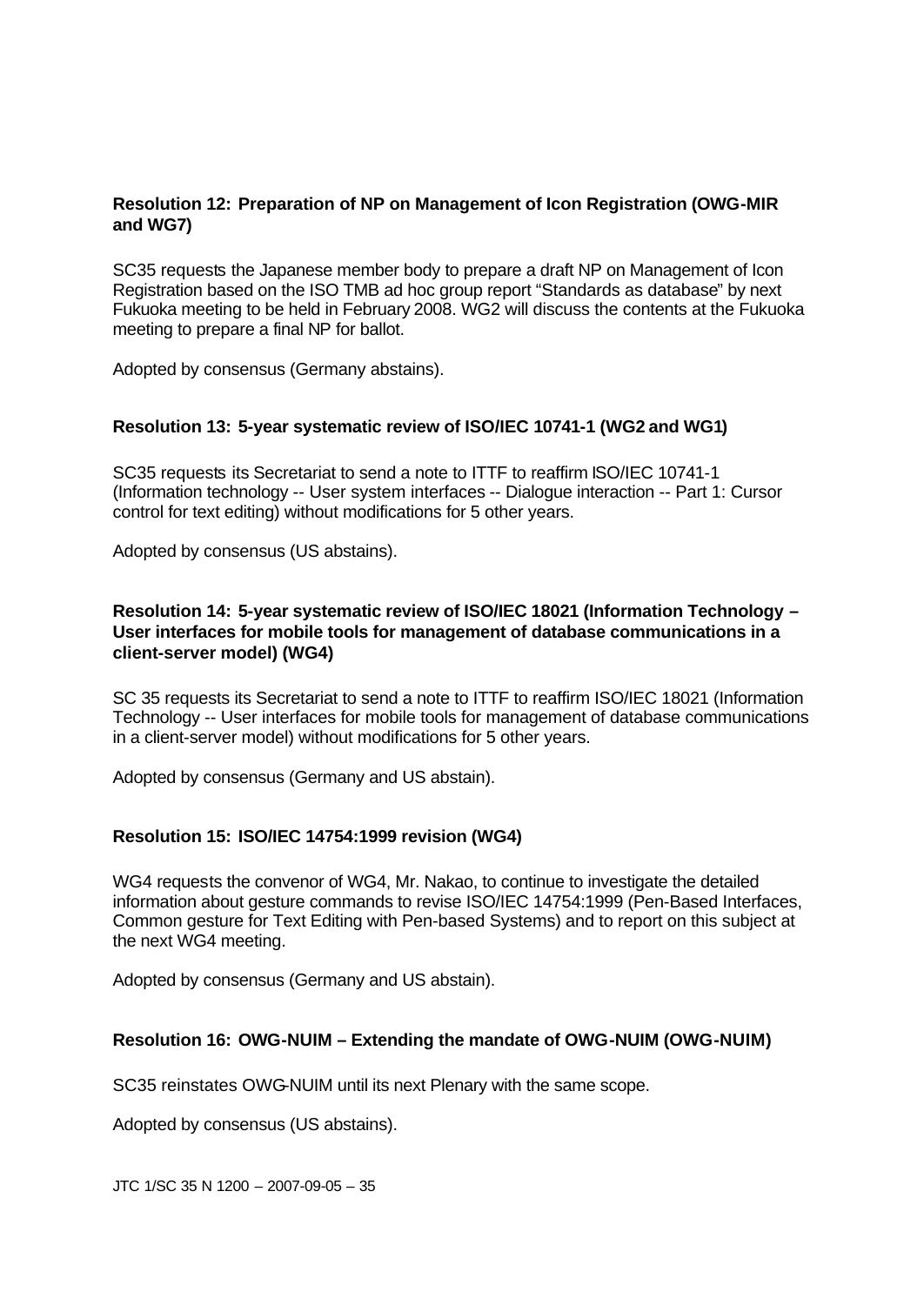# **Resolution 17: Preparation of NP and WD – "4-direction" keys (OWG-NUIM and WG1)**

OWG-NUIM (Study Group on New User Interfaces for Mobile devices) requests its convenor, Mr. Matsubara, to continue to investigate the four-direction keys for mobile devices with the goal to prepare a new work item proposal and a working draft of the new user interfaces for mobile devices at the next SC35 meeting in Fukuoka.

Adopted by consensus (US abstains).

# **Resolution 18: OWG-NUIM – Survey of "4-direction" keys functions (OWG-NUIM and WG1)**

OWG-NUIM kindly requests all SC35 members and experts to look at document N1207 (surveying the functions of the four-direction keys of the mobile devices), extend it with the usage in their own country's products, and report to the convenor of OWG-NUIM before the Fukuoka meeting.

Adopted by consensus (US abstains).

# **Resolution 19: Establishment of OWG-VC**

SC35 establishes a new study group OWG-VC (Voice Command) for voice commands standardization and nominates Mr. Nakao as its acting convenor. The next Plenary will decide whether this OWG will be converted into a permanent WG.

Adopted by consensus (Germany abstains).

## **Resolution 20: Voice messaging**

SC35 requests its Secretariat to sort out the issues related to the voice messaging standard adopted under the SWG4 (dormant) of JTC1/SC18/WG9 (the ancestor of SC35) in 1994, before the next Plenary.

Adopted by consensus (Germany abstains).

## **Resolution 21: ISO/IEC DTR 24785 Taxonomy of CLAUR (WG5)**

Given the communication problems with the JTC1 Secretariat for processing DTR 24785 as decided at the last meeting, SC35 resolves to consider that what has also been sent to SC35 members be considered as a second PDTR ballot (with its own disposition of comments) and now requests its Secretariat to send DTR 24785 (document N1203) to JTC1 for DTR ballot (alonside with the Disposition of comments on the 2<sup>nd</sup> PDTR, document N1202) to be initiated immediately. The SC35 Secretariat is instructed to carefully follow the documents sent to JTC1 until the ballot has effectively been initiated by the JTC1 Secretariat.

Adopted by consensus (US abstains).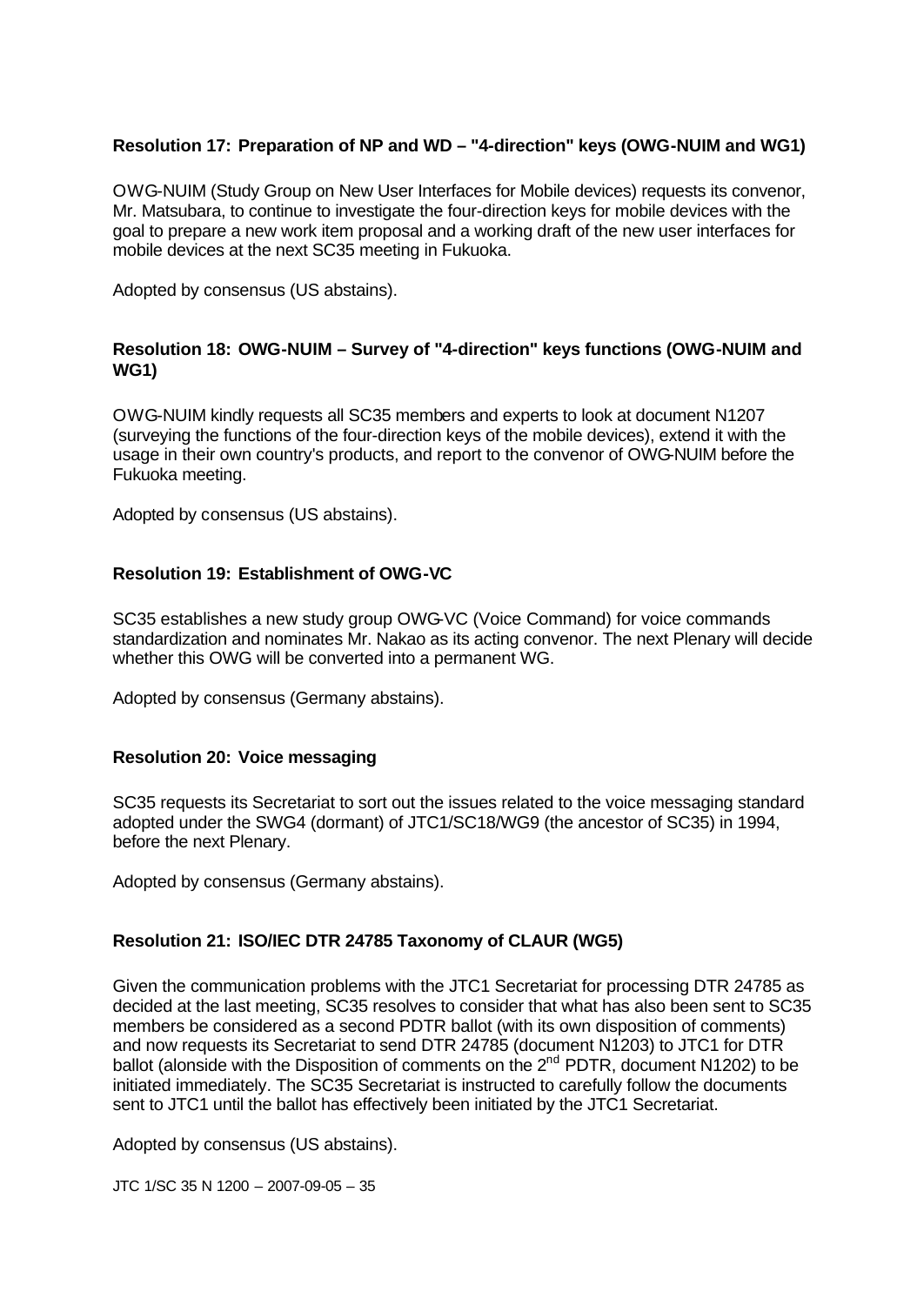# **Resolution 22: Maintenance of ISO/IEC 15897 (WG5)**

SC35 instructs its Secretariat to send document N1205 for concurrent CD registration and FCD ballot after the SC35 Plenary. This document is the same as presented before, except for the additional possibility for any organization to register cultural specifications rather than only national bodies, SCs or WGs.

Adopted by consensus (US abstains).

# **Resolution 23: International Sandards and Sustainable Development**

Given:

- the request by ISO that "TCs and SCs screen their published standards and earmark those relevant to Sustainable Development" ;
- the best definition of sustainable development found : Sustainable development: *The concept of meeting the needs of the present without compromising the ability of future generations to meet their needs*. The terms originally applied to natural resource situations, where the long term was the focus. *Today, it applies to many disciplines, including economic development*, environment, food production, energy, and social organization. Basically, sustainability/sustainable development refers to doing something with the long term in mind. ... www.dantes.info/Projectinformation/Glossary/Glossary.html ;

SC35 requests its editors to send to SC35 Secretariat before August 29<sup>th</sup> the list of documents under their responsibility concerned with accessibility, with remote user interface and with cultural and linguistic adaptability, as susceptible to be relevant to sustainable development for all the world, including emerging markets. A rationale should be provided. An initial list was established during the SC35 Plenary meeting:

- ISO/IEC FDIS 24752 Universal Remote Console (5 parts)
- ISO/IEC 19765:2007 Survey of icons and symbols that provide access to functions and facilities to improve the use of information technology products by the elderly and persons with disabilities
- ISO/IEC TR 19766:2007 Guidelines for the design of icons and symbols accessible to all users, including the elderly and persons with disabilities
- ISO/IEC 11581 User system interfaces and symbols -- Icon symbols and functions
- ISO/IEC 9995 (8 parts, currently under revision as per Québec 2007 SC35 Plenary) Keyboard layouts for text and office systems
- ISO/IEC TR 15440:2005 Future keyboards and other associated input devices and related entry methods
- ISO/IEC 14755:1997 Input methods to enter characters from the repertoire of ISO/IEC 10646 with a keyboard or other input device
- ISO/IEC FDIS 24757 (currently under ballot as per Québec 2007 SC35 Plenary) -- Keyboard interaction model -- Machine-readable keyboard description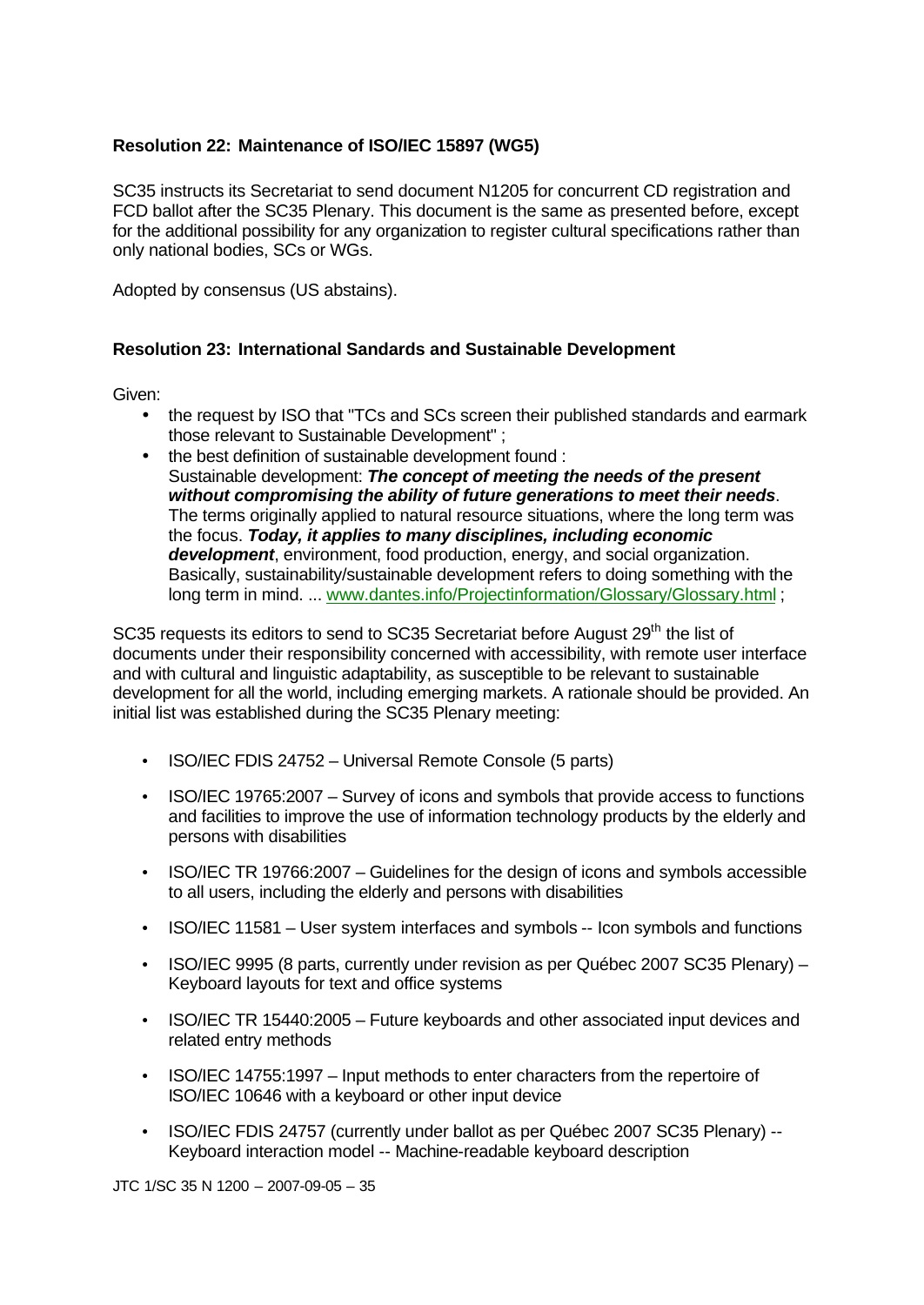- ISO/IEC TR 19764:2005 Guidelines, methodology and reference criteria for cultural and linguistic adaptability in information technology products
- ISO/IEC 15897:1999 Procedures for registration of cultural elements
- ISO/IEC DTR 24785 (currently under ballot as per Québec 2007 SC35 Plenary) -- Taxonomy of cultural and linguistic adaptability user requirements

Adopted unanimously.

#### **Resolution 24: Reminder – Collection of national keyboard layouts (WG5)**

JTC 1/SC 35 thanks its members for sending in examples of national keyboards, whether they are standardized or not, but indicating when it corresponds to a national standard, to Mr. Keld Simonsen. The subcommittee encourages its members to continue this effort in order to consolidate the preparation of a collection of keyboard layouts for the internal use of WG5. The examples may be pictures, drawings or text descriptions of the keys.

Adopted by consensus (US abstains).

#### **Resolution 25: Change of title of WG6 and merger of OWG-UIA with WG6 (WG6)**

SC35 resolves to integrate OWG-UIA (User Interface Accessibility) which is convened by Dr. Jim Carter with WG6 (User Interfaces for People with Special Needs – including children, the elderly, the permanently or temporarily disabled and people in constrained usage environments), which is currently without a convenor. This merger takes effect on August 25, 2007 and OWG-UIA is disbanded in consequence, starting from this date. The title of WG6 becomes "User Interface Accessibility ".

Adopted by consensus (Germany abstains).

# **Resolution 26: Convenorship (WG6)**

SC35 appoints Dr. Jim Carter as convenor of SC35/WG6 (which has been without a permanent convenor for the last two years), since the endorsement has been made to this effect by the Canadian National Body.

Adopted unanimously.

## **Resolution 27: Progress of project ISO/IEC 24786 titled "Information Technology — User Interfaces — Accessible User Interface for Accessibility Setting on Information Devices" and initiating the FCD ballot (WG6)**

SC35 requests the editor of ISO/IEC 24786 to send a draft FCD to the WG6 experts on or around September 22, for comments to be provided by WG6 experts before October 6. If this draft is agreeable to the WG6 experts and the WG6 convenor, SC35 then requests its Secretariat to send the resulting document (SC35 N1219), taking into account expert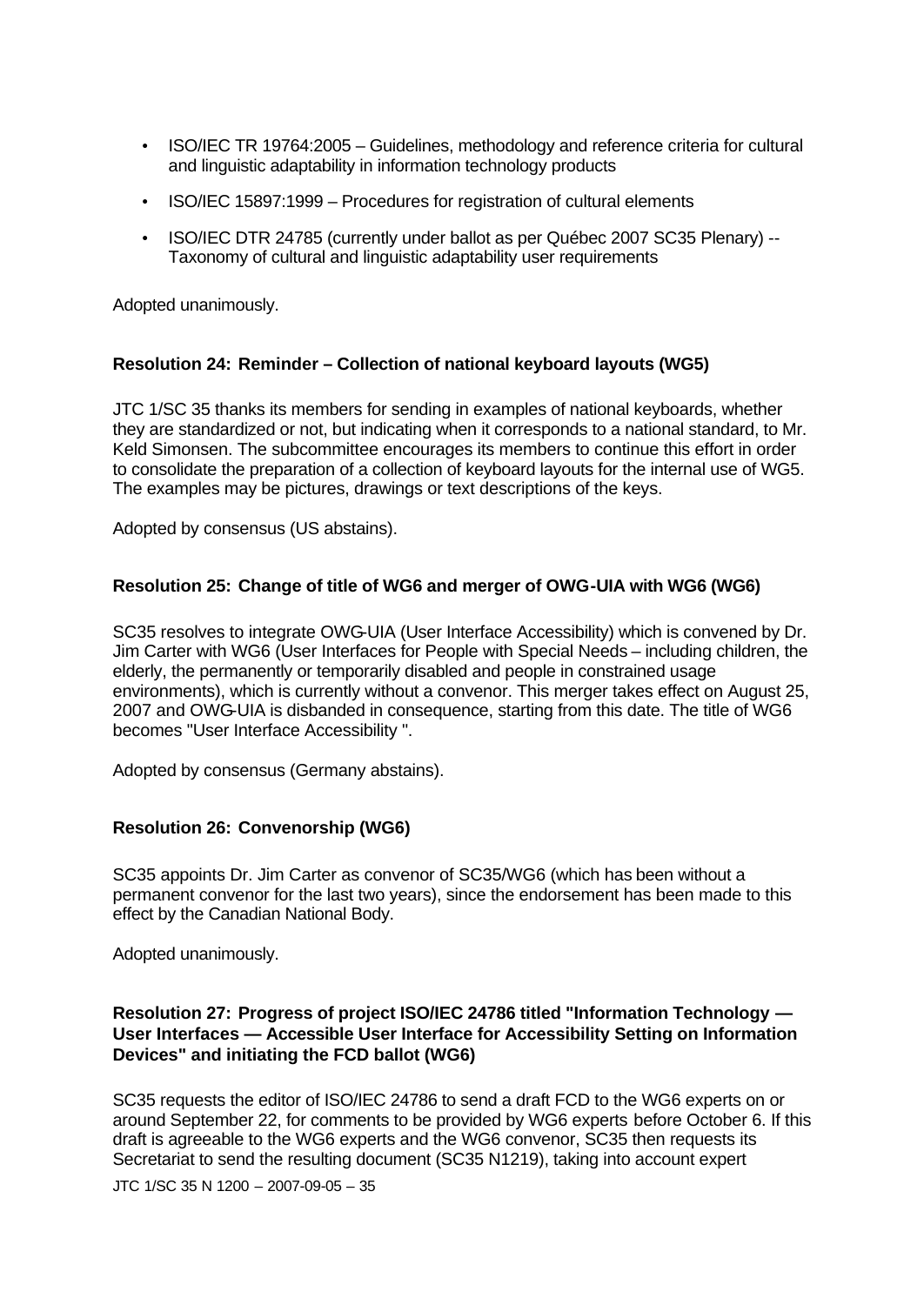comments, for FCD ballot – the results of which should be available before February 15, 2008 –, alongside with the Disposition of comments on the CD ballot (document SC35 N1218).

Adopted by consensus (Germany abstains).

# **Resolution 28: Progress of project ISO/IEC 24756 titled "Information technology – Framework for specifying a common access profile (CAP) of needs and capabilities of users, systems, and their environments" and initiating the second FCD ballot (WG6)**

SC35 requests the editor of ISO/IEC 24756 to revise the FCD in accordance with the working group discussion in its Québec meeting before October 6. SC35 then requests its Secretariat to send the resulting document (SC35 N1221), taking into account expert comments, for a second FCD ballot – the results of which should be available before February 15, 2008 –, alongside with the Disposition of comments on the first FCD ballot (document SC35 N1220).

Adopted by consensus (Germany abstains).

## **Resolution 29: Appointment of project editor on new work item titled "Information Technology — User Interfaces — Accessibility functions for personal computers" (WG6)**

SC35 appoints Mr. Shigetoyo Nomura as editor for "Information Technology — User Interfaces — Accessibility functions for personal computers".

Adopted unanimously.

# **Resolution 30: Progress of new work item titled "Information Technology — User Interfaces — Accessibility functions for personal computers" (WG6)**

SC35 requests the editor of "Information Technology — User Interfaces — Accessibility functions for personal computers" to create a new working draft and circulate it to the members of WG6 by January 15, 2008. The new draft is to:

- Have all software guidelines removed from it.
- Have all non-accessibility specific guidelines removed from it.
- Have a single clause requiring conformance with ISO 9241-20 and ISO 9241- 171.
- Have a comprehensive set of hardware specific accessibility requirement and recommendation clauses added to it.
- Be formatted and worded according to ISO Directives Part 2.

It is expected that each of the requirements and recommendations in this draft will be able to be tested for conformance.

Adopted by consensus (Germany abstains).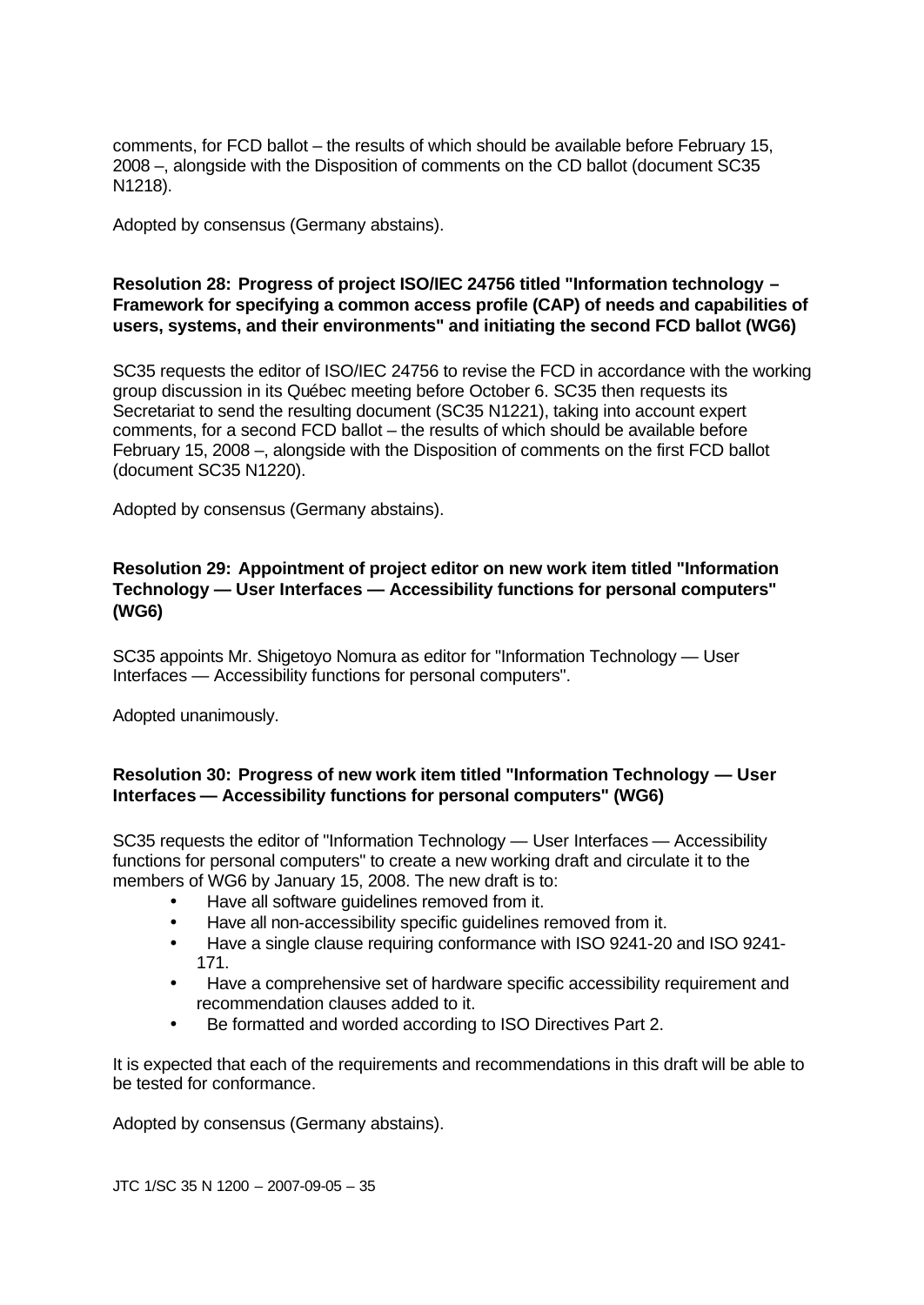# **Resolution 31: Appointment of project editor on ISO/IEC 11581 Information Technology — User Interface Icons — Part 1: Introduction to and overview of icon standards (WG7)**

SC35 appoints Dr. Jim Carter as editor for ISO/IEC 11581 Information Technology — User Interface Icons — Part 1: Introduction to and overview of icon standards.

Adopted unanimously.

## **Resolution 32: Progress of project ISO/IEC 11581 titled "Information Technology — User Interface Icons — Part 1: Introduction to and overview of icon standards" (WG7)**

SC35 requests the editor of ISO/IEC 11581-1 to revise the working draft in accordance with the working group discussion in its Québec meeting and to provide a revised text to the experts in advance of the February 2008 meeting. It is hoped that this draft will be suitable to be sent out after that meeting for CD ballot.

Adopted by consensus (Germany abstains).

# **Resolution 33: Appointment of project editor on ISO/IEC 11581 Information Technology — User Interface Icons — Part 10: Framework and general guidance (WG7)**

SC35 appoints Dr. Jim Carter as editor for ISO/IEC 11581 Information Technology — User Interface Icons — Part 10: Framework and general guidance.

Adopted unanimously.

# **Resolution 34: Progress of project ISO/IEC 11581 titled "Information Technology — User Interface Icons — Part 10: Framework and general guidance" (WG7)**

SC35 requests the editor of ISO/IEC 11581-10 to revise the working draft in accordance with the working group discussion in its Québec meeting and to provide a revised text to the experts in advance of the February 2008 meeting. It is hoped that this draft will be suitable to be sent out after that meeting for CD ballot.

Adopted by consensus (Germany abstains).

## **Resolution 35: Support for JTC1 SWG-A Technical Reports (OWG-UIA)**

SC 35 strongly supports JTC1 SWG-Accessibility in their proposal of the publication of a three part type 3 Technical Report based on the documents developed by JTC1/SWG-A:

- Information Technology Accessibility Considerations for People with Disabilities — Part 1: User Needs summary
- Information Technology Accessibility Considerations for People with Disabilities — Part 2: Accessibility Standards inventory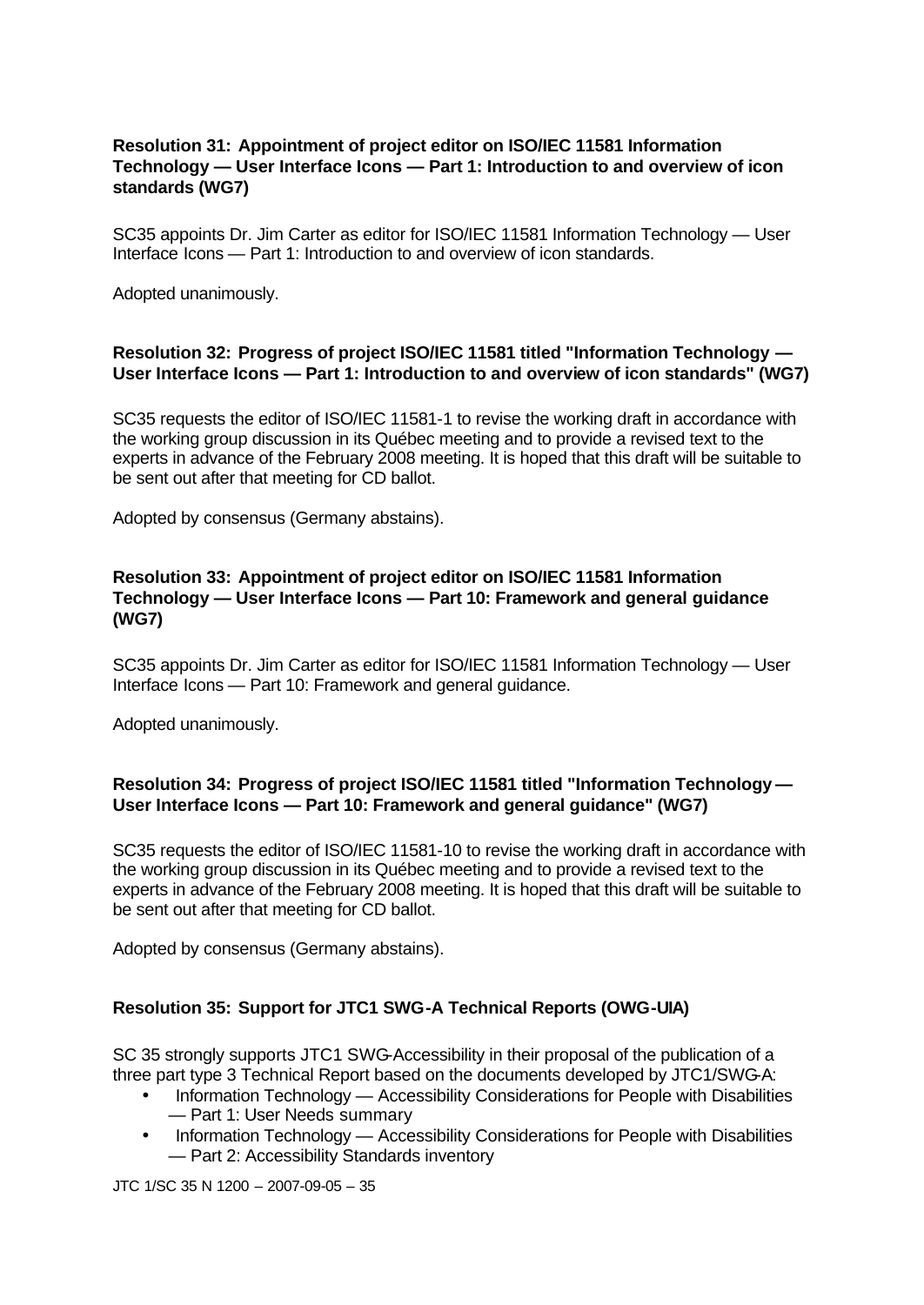• Information Technology — Accessibility Considerations for People with Disabilities — Part 3: Guidance on User Needs Mapping

Should JTC1 not wish to handle the balloting and maintenance of these documents itself, SC35 would be happy to perform the balloting and maintenance of these important documents within SC35 Working Group 6 "User Interface Accessibility".

Adopted by consensus (Germany abstains).

# **Resolution 36: Potential New Work Items on URC (WG8)**

SC35 encourages the United States to prepare one or multiple New Work Item Proposals with regard to Technical Reports as additional parts of ISO/IEC 24752, providing design guidance and best practice examples of how the URC framework can be implemented.

Adopted by consensus (Germany abstains).

## **Resolution 37: Liaison with EDeAN**

JTC 1/SC 35 wishes to establish a working relationship with EDeAN (European Design for All Network). The SC35 Secretariat is requested to identify contact persons, establish a document and information exchange relationship, and invite EDeAN to establish a Liaison with SC35.

Adopted unanimously.

## **Resolution 38: Liaison with ISO/TC 159**

JTC 1/SC 35 wishes to establish a Liaison with ISO/TC 159. The Subcommittee wishes to entrust Mr. Yoshihiko Nakano with this Liaison and thanks him for his acceptance of this activity.

Adopted unanimously.

#### **Resolution 39: Liaison with CEN/TC 304**

JTC 1/SC 35 discontinues its Liaison with CEN/TC 304 on the ground that the information exchange is covered by its active liaison with other groups. The Subcommittee gratefully thanks Mr. Arfvidson for his fruitful activity as CEN/TC304 Liaison in the past.

Adopted unanimously.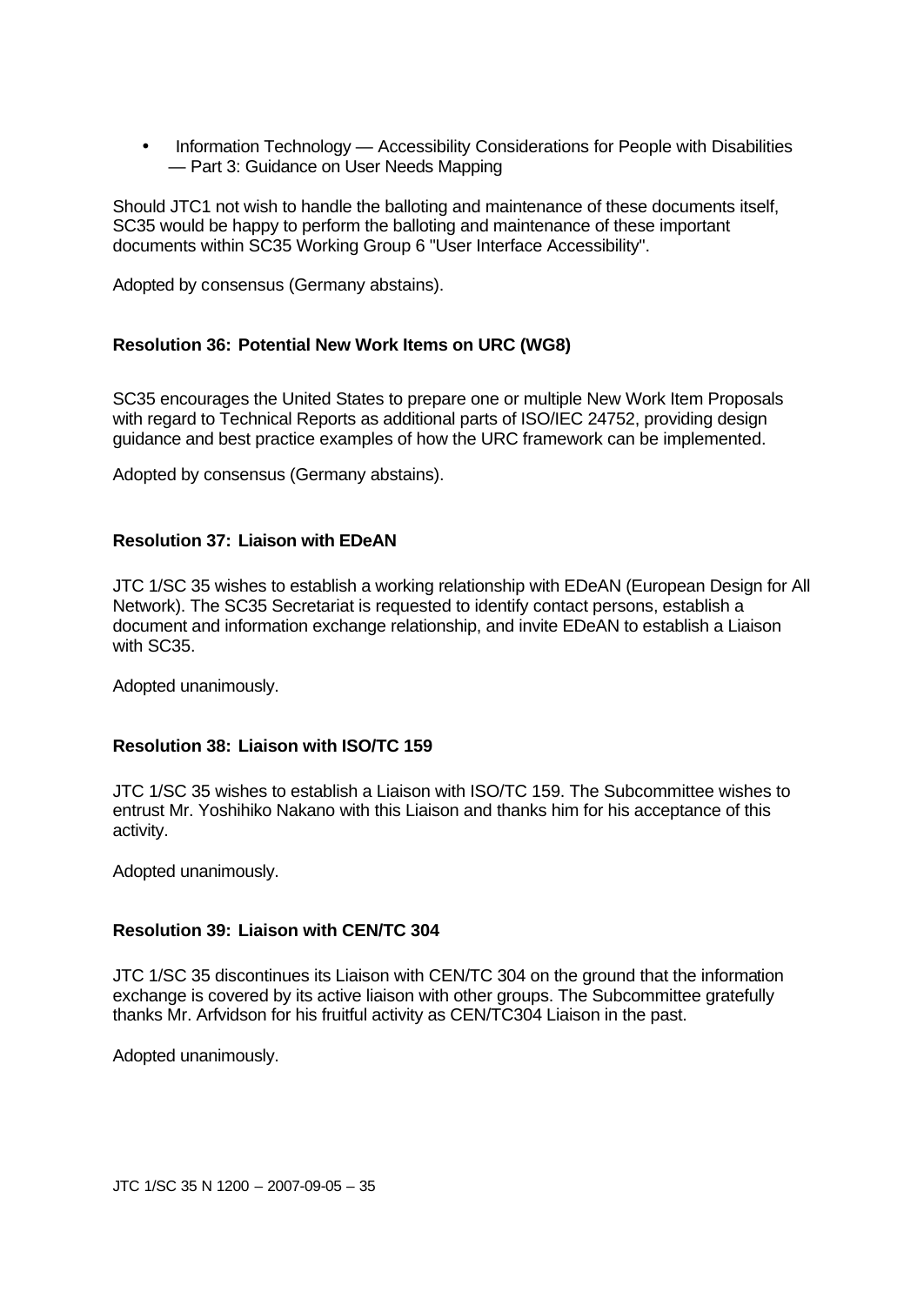# **Resolution 40: Reminder – Compendium of SC35 standards definitions (all WGs)**

SC35 reminds project editors that have not made an inventory of the definitions of all their standards that they still have an opportunity to send them to Alain LaBonté so that they be forwarded to the JTC1/SWG on Vocabulary for inclusion in the Termium database maintained by the Translation Bureau of Canada for JTC1.

Adopted unanimously.

## **Resolution 41: Rationale for endorsing Dr. Yves Neuville's nomination for a third term**

On 2006-11-07, JTC1/SC35 members decided to endorse the mandate extension of Dr. Yves Neuville as Subcommittee Chair for a third 3-year term. This decision was taken by national bodies letter ballot and supported unanimously (see SC35N1116).

JTC1/SC35 members instruct the Secretariat to provide JTC1 with the following rationale for the endorsement of Dr. Yves Neuville and the extension of his mandate:

"The JTC1/SC35 members chose to endorse the mandate extension of Dr. Neuville as SC35 Chair for a 3rd term for the following reasons:

- 1. Dr. Yves Neuville's background and expertise, particulaly as the first SC 35 Chairman and its initiator, was considered highly valuable and instrumental in widening JTC1/SC35 membership, strengthening its cohesion, consolidating its work programme and productivity, and generally conducting standardisation work.
- 2. It is well understood that Subcommittee chairs should change in case of difficulties. However this extension beyond two terms is perceived as not being a permanent breach of the spirit of the rule. There is, instead, a general agreement that Dr. Neuville's third term is a necessary step, given the young history of SC 35, to ensure a thouroughly sound and consolidated situation for the future, with a positive effect on SC 35 standards.
- 3. Furthermore, the French national body, responsible for the SC35 Secretariat and for nominating a chairman, found no other applicant for SC 35 Chair in France.
- 4. In consequence of points 1 and 2, no other candidate from other countries showed up. This consensus is reflected by the unanimous result of the 2006 letter ballot.

Subcommittee 35 therefore kindly requests JTC1 to join its appreciation that the SC's young history and the chairman's central contribution in consolidating its efforts represent special circumstances justifying an extension of Dr. Neuville's term."

Adopted unanimously with applause.